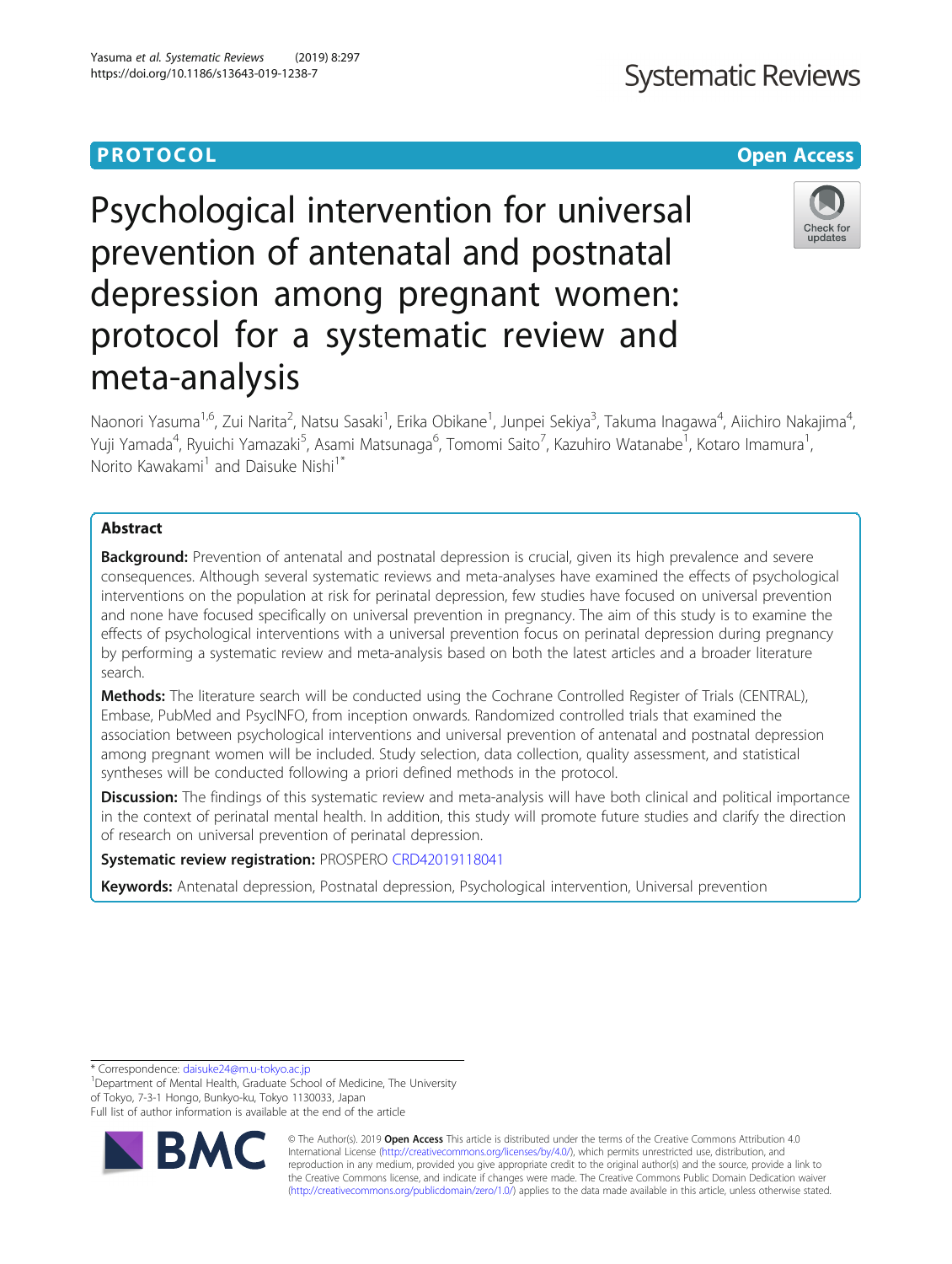### Background

Prevention of antenatal and postnatal depression has always been a critical issue in perinatal mental health [[1\]](#page-3-0). The prevalence of antenatal and postnatal depression is approximately 10% each [[2\]](#page-3-0). Antenatal depression has been associated with inconsistent antenatal examinations, inadequate diet, smoking, alcohol consumption, substance abuse, and the risk of self-harm or suicide [[3](#page-3-0)– [7\]](#page-3-0). In addition, it also has been associated with slow fetal growth and paternal depression [\[8](#page-3-0), [9\]](#page-3-0). Similarly, postnatal depression has been related to suicide as well as to negative outcomes, such as child neglect, child abuse, and infanticide [[10,](#page-3-0) [11](#page-3-0)]. Therefore, the prevention of antenatal and postnatal depression is an urgent matter.

In a previous systematic review and meta-analysis, psychological interventions were recommended as the most effective approach to prevent antenatal and postnatal depression, especially among individuals with risk factors, such as a history of depression, lack of social support, and unwanted pregnancies [\[12,](#page-3-0) [13](#page-3-0)]. Among psychological interventions, cognitive behavioral therapy (CBT) and interpersonal therapy (IPT) have been widely studied and found to be highly effective [\[14,](#page-3-0) [15](#page-3-0)]. Other interventions, such as physical activity, infant sleep education, inhospital perinatal education, and peer counseling, might also be effective, although further studies with larger sample sizes are warranted [\[12\]](#page-3-0). Similarly, dietary supplements such as selenium and vitamin D have been shown to be partially effective, although more research is needed to explore these interventions [\[12\]](#page-3-0).

Although several systematic reviews and meta-analyses have examined the effects of psychological interventions on the population at risk for perinatal depression, only a few studies have focused on universal prevention which refers to approaches designed for an entire population regardless of individual risk factors and none focused specifically on universal prevention from pregnancy [[16](#page-3-0), [17\]](#page-3-0). Considering the magnitude of psychological distress and burden of the disease, depression during pregnancy is itself in need of prevention [\[18\]](#page-3-0). Moreover, it may not be feasible to identify all high-risk pregnant women with screening tests [\[19](#page-3-0)]. A large number of pregnant women have risk factors, such as lack of social support and unwanted pregnancy, while other pregnant women develop depression without these risk factors [\[20](#page-3-0)]. Furthermore, compared to the general female population, pregnant women experience various physical and environmental changes in the postnatal period, such as sudden hormonal imbalance and the baby crying at night [[21,](#page-3-0) [22](#page-3-0)]. Therefore, psychological interventions are needed that specifically target the perinatal condition and additional systematic reviews and meta-analyses of psychological interventions for universal prevention among pregnant women are required.

Accordingly, the objective of this study is to evaluate the effects of psychological interventions on antenatal and postnatal depression during pregnancy by performing a systematic review and meta-analysis based on the latest articles and a broader literature search.

#### **Methods**

#### Study design

We registered this systematic review protocol in the PROSPERO international prospective register of systematic reviews (registration number, CRD42019118041). The protocol was prepared using the 2015 statement of Preferred Reporting Items for Systematic Reviews and Meta-Analysis Protocols (PRISMA-P) [\[23\]](#page-3-0). The final review will be reported using the Preferred Reporting Items for Systematic Reviews and Meta-Analysis (PRISMA) statement [\[24\]](#page-3-0).

#### Search strategy

We will conduct literature searches using the following electronic bibliographic databases from inception onwards: Cochrane Controlled Register of Trials (CEN-TRAL), Embase, PubMed, and PsycINFO. Our search terms consist of "perinatal" and "preventing depression". For "perinatal", the search term was based on the study of the US Preventive Services Task Force (USPSTF) [\[12](#page-3-0)]. For "preventing depression", we used the same expression as the previous study, which was a meta-analysis of preventing depression [[25](#page-3-0)]: (pregnan\* OR antenatal\* OR ante-natal\* OR antepartum\* OR ante-partum\* OR prenatal\* OR pre-natal\* OR mother\* OR (expectant mother\*)) AND (("depressive disorder"[MeSH Terms] OR ("depressive"[All Fields] AND "disorder"[All Fields]) OR "depressive disorder"[All Fields] OR "depression"[All Fields] OR "depression"[MeSH Terms]) OR "depressive" [All Fields]) AND (("prevention and control"[Subheading] OR ("prevention"[All Fields] AND "control"[All Fields]) OR "prevention and control"[All Fields] OR "prevention"[All Fields]) OR "preventive"[All Fields]). For grey literature, we will scan the reference lists of included studies and previous reviews.

#### Eligibility criteria

Individual or cluster randomized controlled trials will be included. We will exclude quasi-randomized trials and crossover studies. Original articles written in English will be included. The following participants, interventions, comparisons, and outcomes (PICO) of the studies in this systematic review and meta-analysis will be included: (P) All adult pregnant women (over 18 years old) regardless of risk factors for depression and without any racial restrictions, (I) psychological interventions such as cognitive behavioral therapy (CBT) and inter personal therapy (IPT), (C) usual care which did not include any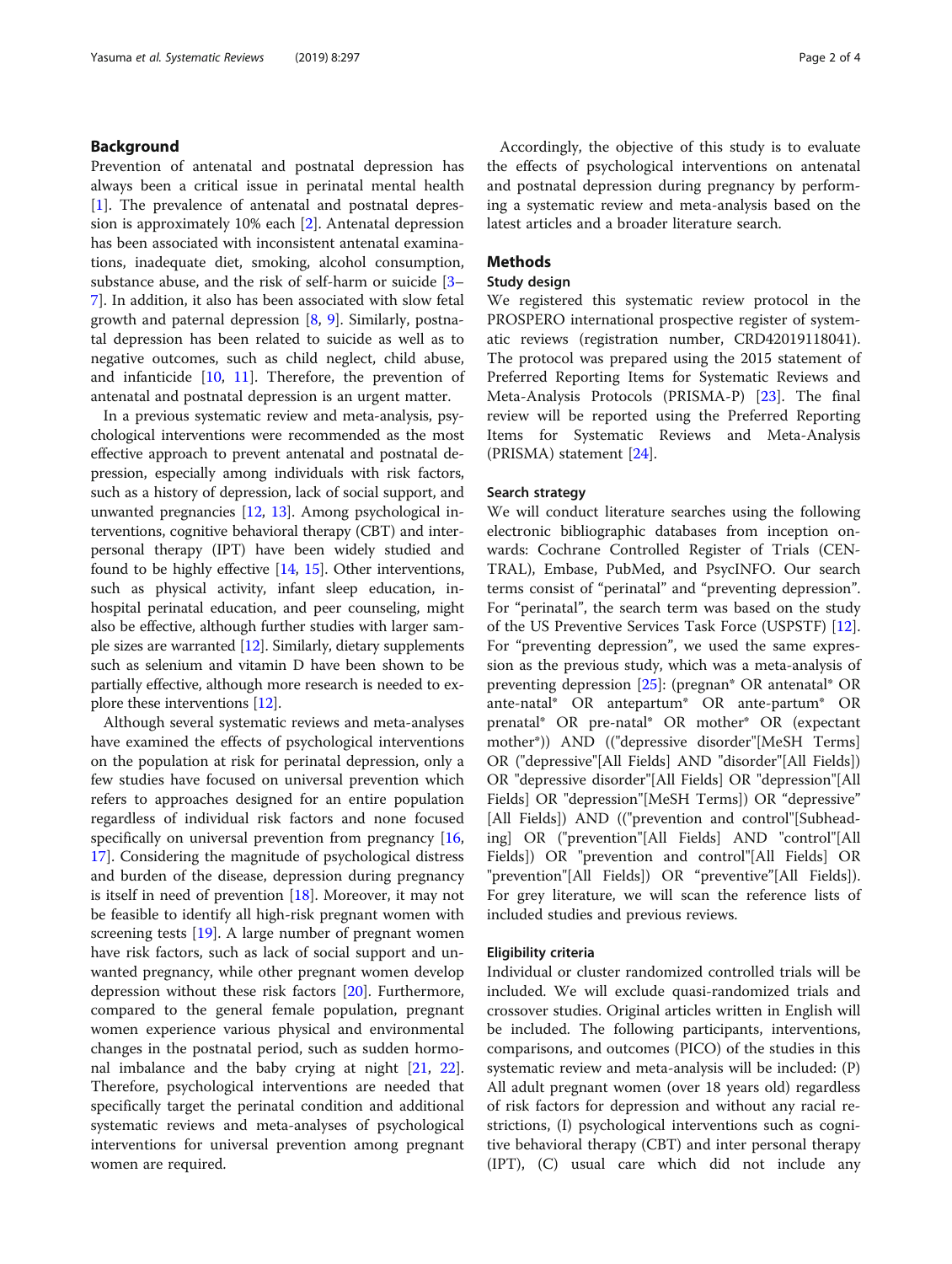psychological intervention, (O) antenatal and postnatal depression diagnosed by interview with medical professionals or measured by using a self-reported psychological inventory whose reliability and validity has been confirmed. There are no exclusion criteria. If the study has more than two arms, we will compare each psychological intervention with usual care.

#### Study selection

NY will exclude duplicate studies before the screening. We will divide 12 investigators (NY, DN, EO, NS, ZN, JS, TI, AI, YY, RY, AM, TS) into 6 groups of 2 people each. NY will screen all the manuscripts from title and abstract and then each group of two people will be in charge of one sixth of the whole manuscripts and independently perform a first screening from the title and abstract. To improve the accuracy of the first screening, we will proceed as follows. First, the first author (NY) will prepare a manual on the inclusion and exclusion criteria of this study and provide it to all members. Second, at least one experienced systematic reviewer will be assigned to each group. In this stage, Kappa statistics of each two investigators will be calculated to assess if their ratings and agreement are reliable. Third, the study selected by at least one reviewer will be judged in the fulltext screening. Subsequently, NY and ZN will independently evaluate the full-text eligibility, after which the senior reviewer (DN) will reconcile any disagreements.

#### Data extraction

NY and ZN will independently extract the following relevant information from included studies: author, year of publication, country, number of participants, details of the intervention, number of sessions, time of one session, control condition, duration of follow-up, and measurement tools. The senior reviewer (DN) will reconcile any disagreements. If the study only shows the presence of perinatal depression by using the cut-off value of the self-administered questionnaire, we will ask the author for additional information about the continuous outcomes. If this method is not successful or feasible, we will exclude these studies from the analysis. If perinatal depression was diagnosed by a medical professional, we will report the study narratively.

#### Quality assessment and risk of bias

NY and ZN will independently conduct a quality assessment using the Cochrane Collaboration's risk of bias tool, which assesses potential biases in the following domains: sequence generation, allocation concealment, blinding of participants and personnel, blinding of outcome assessors, incomplete outcome data, selective outcome reporting, and other sources of bias [\[26\]](#page-3-0). The senior reviewer (DN) will reconcile any disagreements.

#### Statistical analyses

Meta-analysis will not be performed if only one or two studies fulfill the eligibility criteria. In this case, the findings will be summarized in a narrative format. We also will conduct narrative synthesis if conducting metaanalysis is not appropriate due to a large heterogeneity. A pooled effect size will be synthesized into standardized mean differences (SMD) in the continuous outcomes between groups (i.e., intervention and control) calculated by the number of participants, mean difference, and standard deviation. A random effect model will be conducted using Review manager 5.3 (Cochrane Collaboration software). Heterogeneity will be assessed using the Cochrane's Q test and  $I^2$  test.  $I^2$  values of 25%, 50%, and 75% indicate low, medium, and high heterogeneity, respectively [\[26](#page-3-0)]. If there are 10 or more studies in the meta-analysis, we will examine publication bias by visual inspection of funnel plots. If data are available, subgroup analyses will be conducted for diverse types of psychological interventions, follow-up duration, antenatal or postnatal, country, and primiparous or multiparous.

## **Discussion**

Our study will systematically review and analyze the evidence for the effect of psychological interventions as a universal approach to the prevention of antenatal and postnatal depression among pregnant women.

The strength of this study is that it will examine a wider range of electronic bibliographic databases, including CENTRAL and Embase and will be based on the latest articles. In addition, considering the high prevalence and severe consequences of antenatal and postnatal depression, the findings obtained in the current study may be beneficial in the context of perinatal mental health, both clinically and politically. Furthermore, this study will promote future studies and clarify the direction of research on universal prevention of perinatal depression.

However, the proposed systematic review and metaanalysis have some potential limitations. There may be a language bias, as we will include only studies published in English, which may result in the exclusion of some relevant studies in other languages. Another limitation is that the assessment of antenatal and postnatal depression using different methods may cause heterogeneity across studies.

#### Abbreviations

PRISMA: Preferred Reporting Items for Systematic Reviews and Meta-Analysis; PRISMA-P: Preferred reporting items for systematic review and meta-analysis protocols

#### Acknowledgement

Not applicable

#### Authors' contributions

NY wrote the first draft of the manuscript, and all other authors revised the manuscript critically. All authors approved the final version of the manuscript.